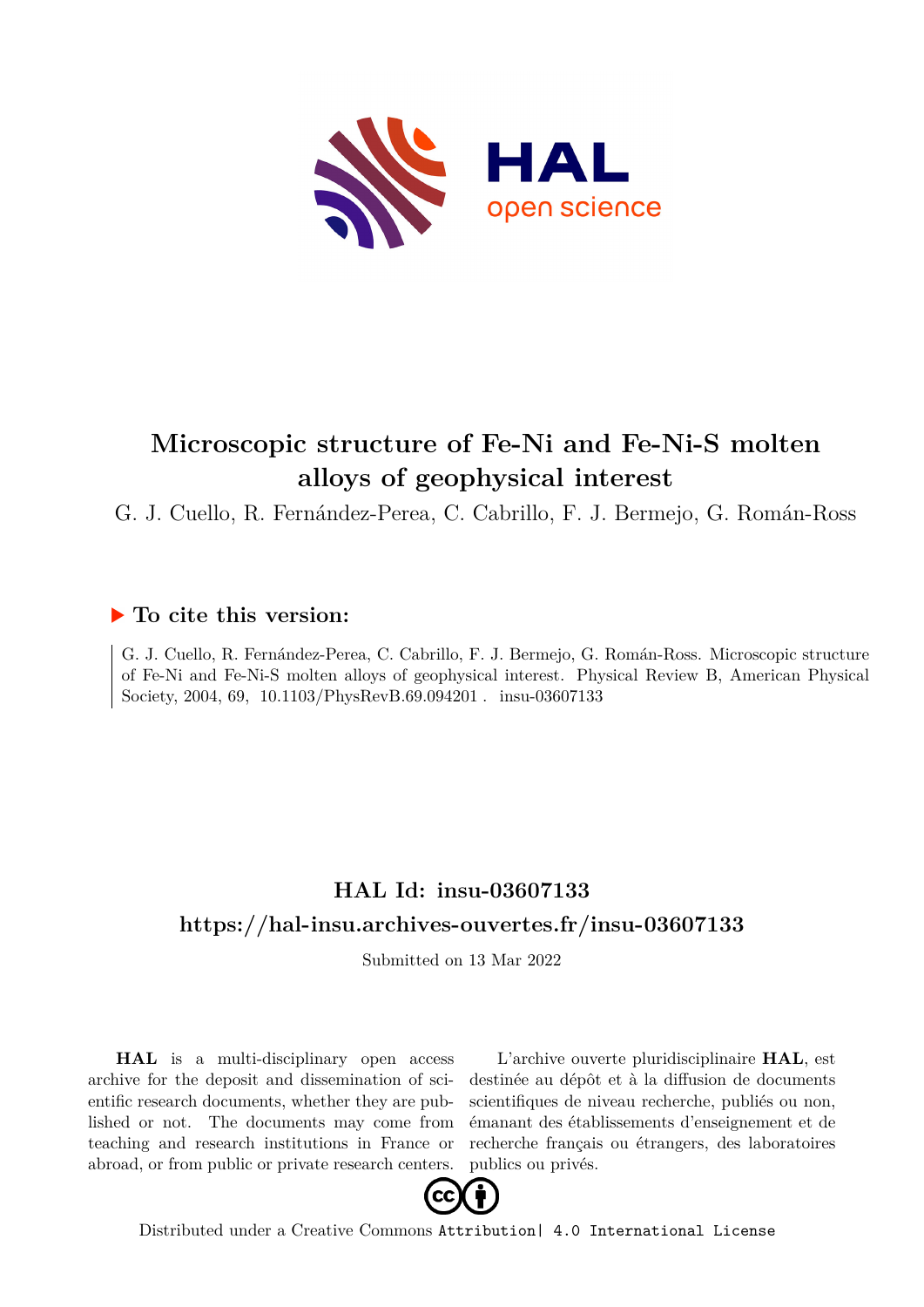# **Microscopic structure of Fe-Ni and Fe-Ni-S molten alloys of geophysical interest**

G. J. Cuello

*Institut Laue Langevin, 6 rue Jules Horowitz, BP 156, F-38042 Grenoble Cedex 9, France*

R. Fernández-Perea and C. Cabrillo

*Instituto de Estructura de la Materia, C.S.I.C., Serrano 123, E-28006 Madrid, Spain*

F. J. Bermejo\*

*Department of Electricity and Electronics, University of the Basque Country, Box 644, 48080 Bilbao, Spain*

G. Román-Ross

Laboratoire de Géophysique Interne et Tectonophysique, Maison de Géosciences, UJF-CNRS, BP 53 F-38041 Grenoble Cedex 9, France (Received 17 July 2003; revised manuscript received 1 October 2003; published 12 March 2004)

> The static *S*(*Q*) liquid structure factors for binary Fe<sub>x</sub>Ni<sub>1-x</sub>,  $x=0.90$ , 0.85, and ternary Fe<sub>0.85</sub>Ni<sub>0.05</sub>S<sub>0.15</sub> molten alloys are investigated by means of the concurrent use of neutron diffraction and reverse Monte Carlo simulations. The measured *G*(*r*) radial distributions reveal atomic orderings varying from that present in the  $Fe_{0.90}Ni_{0.10}$  alloy, reminiscent of the ideal bcc structure of solid Fe, to a far more open structure found in  $Fe_{0.85}Ni_{0.05}S_{0.15}$ . From data at hand no clear evidence of the clustering of sulfur within the Fe-Ni matrix is found. In contrast, the addition of sulfur leads to significant changes in structural and some dynamical properties that can be inferred from knowledge of the static structure factors. Such dynamical changes seem to arise as a result of a strong decrease of the elastic moduli of the alloys resulting from interactions with a light element rather than from a density effect.

DOI: 10.1103/PhysRevB.69.094201 PACS number(s): 61.25.Mv, 62.60.+v, 96.35.-j

# **I. INTRODUCTION**

Our present understanding of the nature of the inner core of planets identifies light alloying elements as necessary ingredients to explain a wealth of seismic data.<sup>1</sup> Liquid Fe and Fe-Ni alloys as well as those of the same mixture with the addition of elements such as O, Si or S are being extensively investigated, especially at high temperatures and pressures, $<sup>2</sup>$ </sup> trying to emulate the conditions of planetary interiors. In fact, the available evidence from seismological sources as well as relevant planetological data measured by spacecraft probes<sup>3</sup> point towards the metallic liquid nature of the outer cores of several planetary bodies.

Testing several Earth models against shock-wave pressure-density and compressibility data at high pressure,  $Birch<sup>1</sup>$  pointed out that the outer liquid core of the Earth was less dense (by  $10\%$ ) than bulk iron within the  $133-330$  GPa pressure range. At pressures of 330–364 GPa, a density close to that of pure iron matches models of the Earth.<sup>4</sup> Several light elements  $(e.g., O, S, Si, and C)$  have been suggested as possible alloying elements, which, upon dissolving in liquid iron in the outer core, can account for its lower density. For reasons easy to gauge, special attention was paid to the characterization of thermal and mechanical properties of mixtures such as the iron-nickel sulfide alloy, since accurate knowledge of them is required as input for thermomechanical models of planetary cores. This kind of result is relevant also to studies of solar system formation and comparative planetology, including that of Earth. Io, the innermost Galilean satellite of Jupiter, and Earth, Ganymede, and Mars seem to be the only bodies in the solar system for which a metallic core has been directly detected either by means of seismic waves (Earth) or by measurements of the gravitational field (Io, Ganymede, Mars).<sup>5,6,3</sup> Given their relative locations in the solar system, this remarkable similarity must be accounted for in theories of solar system origin and evolution.

What led us to focus our interest these molten alloys was a relatively recent paper<sup>7</sup> that has reported a highly anomalous behavior of the ultrasonic sound velocity  $c<sub>v</sub>(T)$  and attenuation  $a(T)$  in the mixture 85%Fe-5%Ni-10%S for temperatures above melting  $(T_m=1650 \text{ K})$  up to 2000 K under its saturated vapor pressure. In fact and contrary to data for the pure liquid-metal components, $8$  the acoustic velocity for such a sample increases with temperature with a rate of  $dc/dT=0.625$  m s<sup>-1</sup> K<sup>-1</sup> at 2000 K. Such a figure is to be compared with the temperature dependence of the sound velocity in molten iron, nickel, and sulfur, which show rates of decrease of 1, 0.35, and  $1.26 \text{ m s}^{-1} \text{ K}^{-1}$  (Ref. 8) respectively. On the other hand, the quantity actually reported in Ref. 7, which is inversely proportional to the attenuation per wavelength, decreases with increasing *T* at a rate which can be estimated as  $0.033 \text{ K}^{-1}$ . Hydrodynamically, the main contributions to acoustic attenuation are the longitudinal viscosity and a heat-conduction term. The former quantity comprises bulk and shear viscosities. Again, the temperature dependence of the viscosity of the pure metals decreases with increasing temperature.<sup>8</sup>

All sources of possible artifacts in Ref. 7 (segregation, loss of sulfur from sample) seem to have been taken care off, and on such a basis the existence of some form of microscopic aggregation is postulated as a plausible explanation for the observed acoustic anomaly.<sup> $\tau$ </sup> In fact, some electronic properties of the pure liquid components are shown to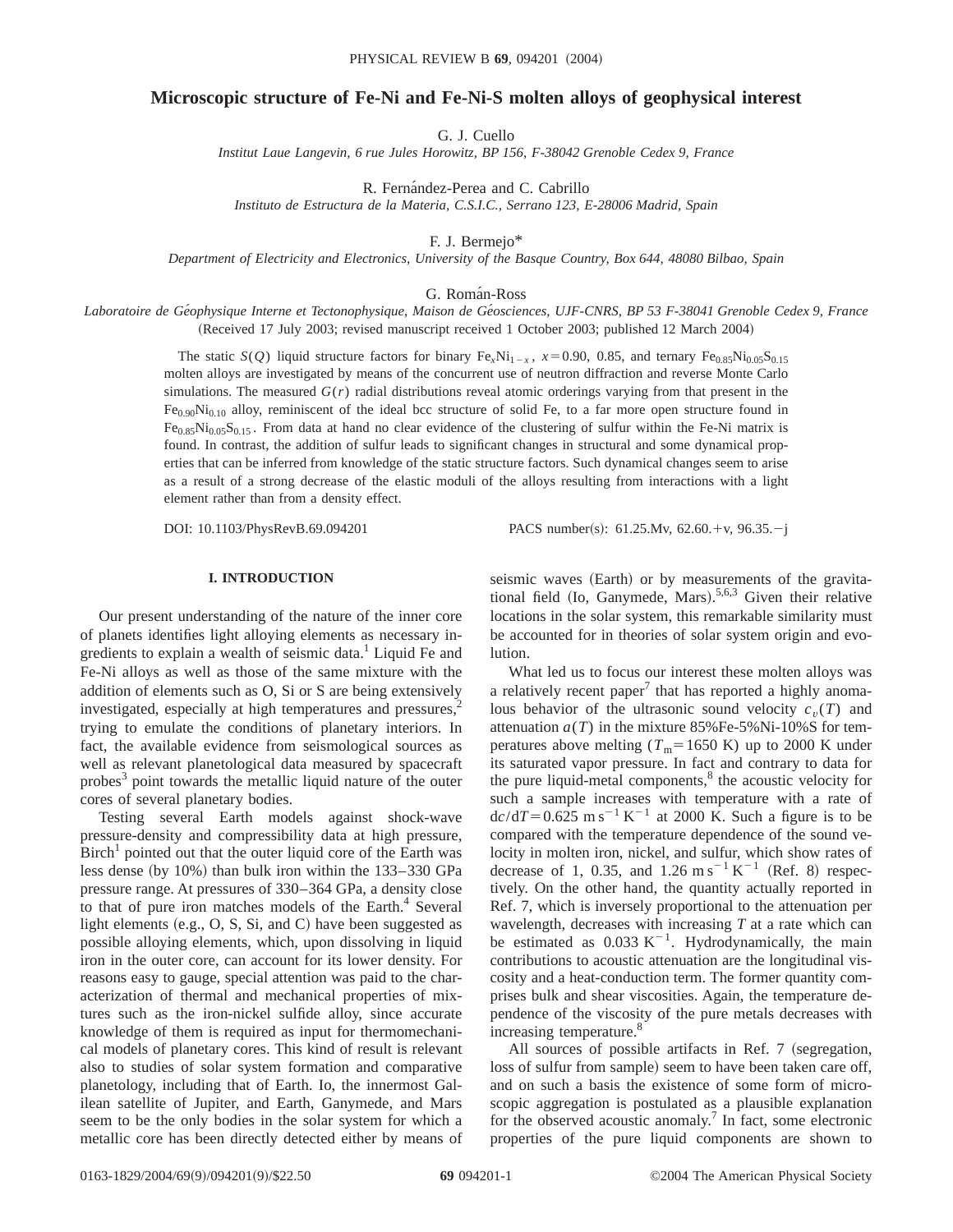be deeply affected by the presence of elements such as Si or  $S<sub>1</sub><sup>9</sup>$  something which is expected to lead to substantial changes of structure. If such ''molecular'' units exist in the liquid as a consequence of some sort of S-induced rearrangements, then the breakup of these units with increasing temperature will explain the increase in sound velocity (greater packing efficiency of the liquid) as well as the anomalous behavior of the attenuation.

In addition, the advent of first-principles molecular dynamics simulations of molten Fe (Refs. 10 and 11) and FeS  $(Refs. 12)$  mimicking the conditions of the Earth interior provide us with a valuable tool to gain access to quantities not easily amenable to experiment. Particular attention merit some recent reports $12$  on the effects brought forward by light elements such as sulfur on the microscopic structure of molten iron.

Here we report on a neutron diffraction study of the liquid mixtures referred to above within the temperature range 1700–2000 K, aiming to detect significant differences of structure at scales of a few tens of angstroms. The structure of the liquid-metallic elements<sup>13</sup> as well as that of molten  $\text{suffix}^{14}$  has been determined with substantial accuracy. Two compositions of the Fe<sub>x</sub>Ni<sub>1-x</sub>,  $x=0.9$  and  $x=0.85$ , binary alloys are studied to check whether significant differences arise due to composition and these are compared to a  $Fe_{0.85}Ni_{0.05}S_{0.10}$  alloy. This will enable us to distinguish whether significant positional correlations develop with the addition of a light component or, on the contrary, the structure of the ternary alloy conforms to that of a random mixture of the three components.

#### **II. EXPERIMENTAL DETAILS**

Three samples with compositions  $Fe_{0.90}Ni_{0.10}$ ,  $Fe<sub>0.85</sub>Ni<sub>0.15</sub>$ , and  $Fe<sub>0.85</sub>Ni<sub>0.05</sub>S<sub>0.10</sub>$  were prepared by Metal Laboratory, Centro Atómico Bariloche, Argentina. The alloys were prepared from high-purity Fe, Ni, and FeS in an arc furnace, on a water-cooled copper hearth, using nonconsumable electrodes under a 350-Torr Ar atmosphere. Each alloy was melted at least six times in order to ensure sample homogeneity.

The neutron diffraction experiments were performed using the D4C instrument<sup>15</sup> at the Institut Laue-Langevin (Grenoble, France) with an incident neutron wavelength of  $0.7117(1)$  Å. This wavelength and the corresponding zeroangle correction  $0.1834(2)$ ° were determined by means of an independent measurement using a Ni powder sample as standard. The samples were held in cylindric sapphire containers of 10.0 mm internal diameter and 1.0 mm wall thickness, placed in a high-temperature tungsten furnace, which in time was placed in the evacuated instrument belljar. This furnace consists of two concentric tungsten surfaces: a heating element of 4.6 cm diameter and 0.06 mm thickness and an external wall of 121 mm internal diameter and 3.6 mm thickness.16

Diffraction patterns were taken for the samples in their container and the empty container, in the range of  $1.5^{\circ} - 140^{\circ}$ . The empty container spectrum at high temperature  $(1823 \text{ K})$  was measured for each sample after rotating



FIG. 1. Measured raw intensities at 1823 K for a sample of  $Fe_{0.85}Ni_{0.15}$ , the empty sample container and the empty oven. Notice the magnifications employed to display the latter two.

the container around its axis to determine the position for which fewer Bragg peaks fall in the spectrum. This is possible because each container is built up from a sapphire single crystal in such a way that none of its principal axes was parallel to the cylinder axes. Once the container was cooled, it was filled with the sample and heated again up to 1823 K until complete melting was achieved. A diffraction pattern at room temperature was also taken for a vanadium rod of dimensions comparable to the sample for normalization purposes. The intensity for the empty furnace and a cadmium neutron-absorbing rod of similar diameter to the sample were also measured to account for the effect of sample self-shielding on the background count rate at small scattering angles.<sup>17</sup> Each complete diffraction pattern was built up from the intensities measured for the different detector groups. These intensities were saved at regular intervals and no deviation between them was observed, apart from the expected statistical variations, which verified the diffractometer and sample stability.<sup>18</sup> A sample of raw data is shown in Fig. 1. Notice that while there is in principle data extending up to 140° a strong dip is seen in the curves labeled as container and sample plus container centered at about 110°. This arises from a tungsten rod that supports the heating element. Since it is off centered with respect to the sample position, an accurate analytical correction of this effect is hard to pursue. While under similar circumstances data smoothing and interpolation to remove such parasitic scattering are common practices, we have chosen to limit our angular range to 95°. This leads to some reduction in realspace resolution but prevents the introduction of possible artifacts brought forward by the employed data filtering procedures.

The measured distributions of neutron counts versus scattering angle were first corrected for absorption and multiple scattering effects by means of the CORRECT code.<sup>19</sup> The procedure required some previous knowledge of the densities of the molten alloys. To do so the corresponding molar compositions were calculated (Table I), and an initial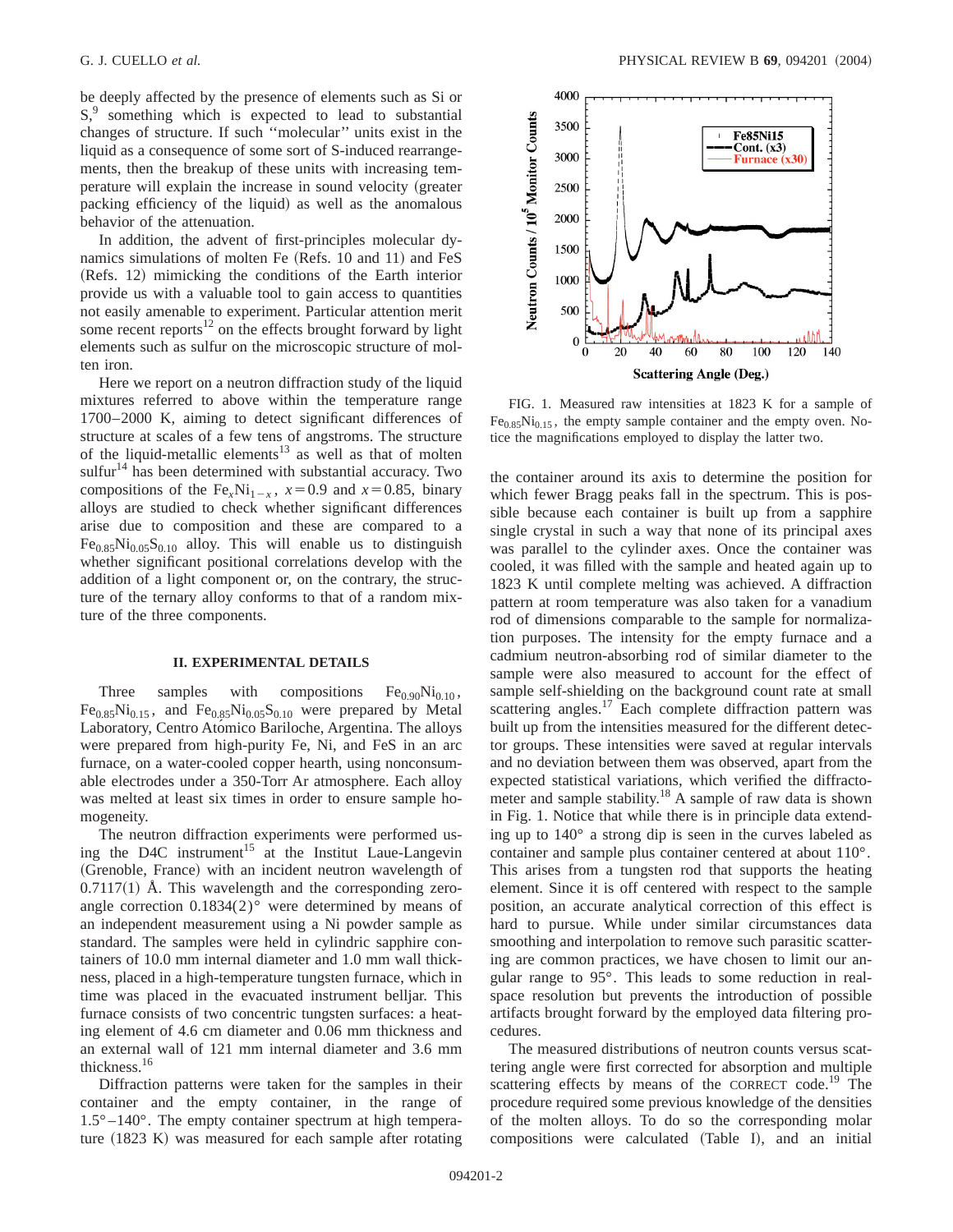| Composition by weight             | Molar composition                    | $b_{\rm coh}^2({\rm b}/4\pi)$ | Density $(\AA^{-3})$ |  |
|-----------------------------------|--------------------------------------|-------------------------------|----------------------|--|
| Fe <sub>90</sub> Ni <sub>10</sub> | $Fe_{0.9044}Ni_{0.0956}$             | 0.9081                        | 0.085                |  |
| Fe <sub>85</sub> Ni <sub>15</sub> | $Fe_{0.8562}Ni_{0.1438}$             | 0.91583                       | 0.08                 |  |
| $Fe_{85}Ni_{5}S_{10}$             | $Fe_{0.79311}Ni_{0.04439}S_{0.1625}$ | 0.70788                       | 0.075                |  |

TABLE I. Composition of each sample and their corresponding coherent scattering lengths and densities.

 $\rho$ =0.08 Å<sup>-3</sup>, which corresponds to a value somewhat between that of the pure liquid Fe and liquid Ni, was used.

In addition, all three samples present a low-angle scattering contribution as can easily be gauged from Fig. 1. For liquids such as ours, composed of atoms carrying welldefined magnetic moments  $(Fe, Ni)$ , the simplest conceivable case is to consider scattering from randomly oriented (and uncorrelated) spins. This will give rise to a paramagnetic scattering contribution given  $by<sup>20</sup>$ 

$$
\left(\frac{d\sigma}{d\Omega}\right)_{\text{para}} = \frac{2}{3}r_0^2 S(S+1)[F(Q)]^2,\tag{1}
$$

where  $r_0 = -0.5391 \times 10^{-12}$  cm is the classical electron radius times the neutron magnetic moment,  $S=2$ , with  $3d^6$ electrons, and  $[F(Q)]$  stands for the average magnetic form factor (i.e., due to the spatial distribution of the unpaired atomic electrons). The latter has been previously determined<sup>21</sup> for single-crystalline Fe<sub>0.66</sub>Ni<sub>0.34</sub> at 300 K and found to be isotropic for the *Q* range of interest here. It gives a value for the average localized moment of  $1.48\mu_B$  ( $1.80\mu_B$ ) for iron and  $0.87\mu$ <sup>B</sup> for nickel), which is to be taken as an upper bound.

A comparison of the paramagnetic scattering contribution just referred to with the measured cross section for  $Fe<sub>0.90</sub>Ni<sub>0.10</sub>$  is shown in Fig. 2. A glance to such graph shows that the low-angle data are confined to shorter wave numbers than those spanned by  $F(Q)$ , which may be taken as an indication of some degree of correlation between the magnetic moments. A first assessment of the nature of such small-angle signal was made by examining the shape of the riseup appearing for  $Q$  values below 1  $A^{-1}$  in terms  $R(Q)^{-1} = (d\sigma/d\Omega)^{-1}$  versus  $Q^2$ . The rationale behind this is to identify whether such scattering arises from paramagnetic and/or critical fluctuations having a well-defined *Q* dependence. For systems such as solid Fe-Ni Invar alloys<sup>22</sup> or amorphous Fe-based spin glasses $^{23}$  within their paramagnetic phases, the observed magnetic scattering usually follows the Ornstein-Zernike (OZ) form

$$
R(Q) = \frac{A}{Q^2 + \kappa^2},\tag{2}
$$

where  $\kappa$  stands for the inverse of a correlation length and  $A$ is an amplitude factor that can be calculated upon detailed knowledge of the exchange constant. Such a functional form would then yield straight-line plots for the inverse of the cross section versus  $Q^2$ . The inset of Fig. 2 shows that both samples follow the OZ prescription remarkably well. The slopes of such straight lines yield estimates for  $A^{-1}$  and the intercepts give those for  $A^{-1}k^2$ . The derived values for the latter parameters were  $\kappa \approx 0.66 \text{ Å}^{-1}$  for both the binary alloy and the sulfur-containing samples. This yield real-space correlation radii of the order of 1.5 Å, indicating that some sort of spin correlations up to distances separating nearest neighbors (i.e., up to about  $3 \text{ Å}$ ) still persist in the liquid state. On such grounds we approximate the small-angle contribution by the magnetic contribution to the cross section,

$$
\left(\frac{d\sigma}{d\Omega}\right)_{mag} = \frac{2}{3}r_0^2 \frac{1}{4} [F^2(Q)]R(Q),\tag{3}
$$

an example of which is also shown in Fig. 2.

To account for departures from the static approximation we have first calculated the terms entering the Placzek expansion of the cross section using the average atomic mass, temperature, incident neutron energy, and detector parameters as input. The calculated values for the *Q*-squared terms of the two binary alloys were of  $2.3 \times 10^{-4}$   $\AA^2$  and those for the fourth-power term were of  $-2.6\times10^{-8}$  Å<sup>4</sup>. The effect of the light element leads to an increase of the quadratic coefficient up to  $2.0\times10^{-3}$  Å<sup>2</sup> while the fourth-order yields  $-2.3\times10^{-8}$ . Such a set of values is able to correct for most of the small drop in cross section at large angles. Somewhat improved estimates were derived from fits of the cross sec-



FIG. 2. A comparison of the measured  $d\sigma/d\omega$  singledifferential scattering cross-section for molten  $Fe<sub>0.90</sub>Ni<sub>0.10</sub>$  (vertical bars) including the magnetic contributions to low-angle scattering (dash-dots line) as well as the purely nuclear contribution (solid line). The long dashes represent the magnetic form-factor for  $Fe<sub>0.66</sub>Ni<sub>0.34</sub>$  Invar alloy as measured at 300 K (see text). The inset depicts plots of the inverse of the measured intensity versus  $Q^2$  for  $Fe_{0.90}Ni_{0.10}$  (line with vertical bars) and for  $Fe_{85}Ni_{5}S_{10}$  (line with circles).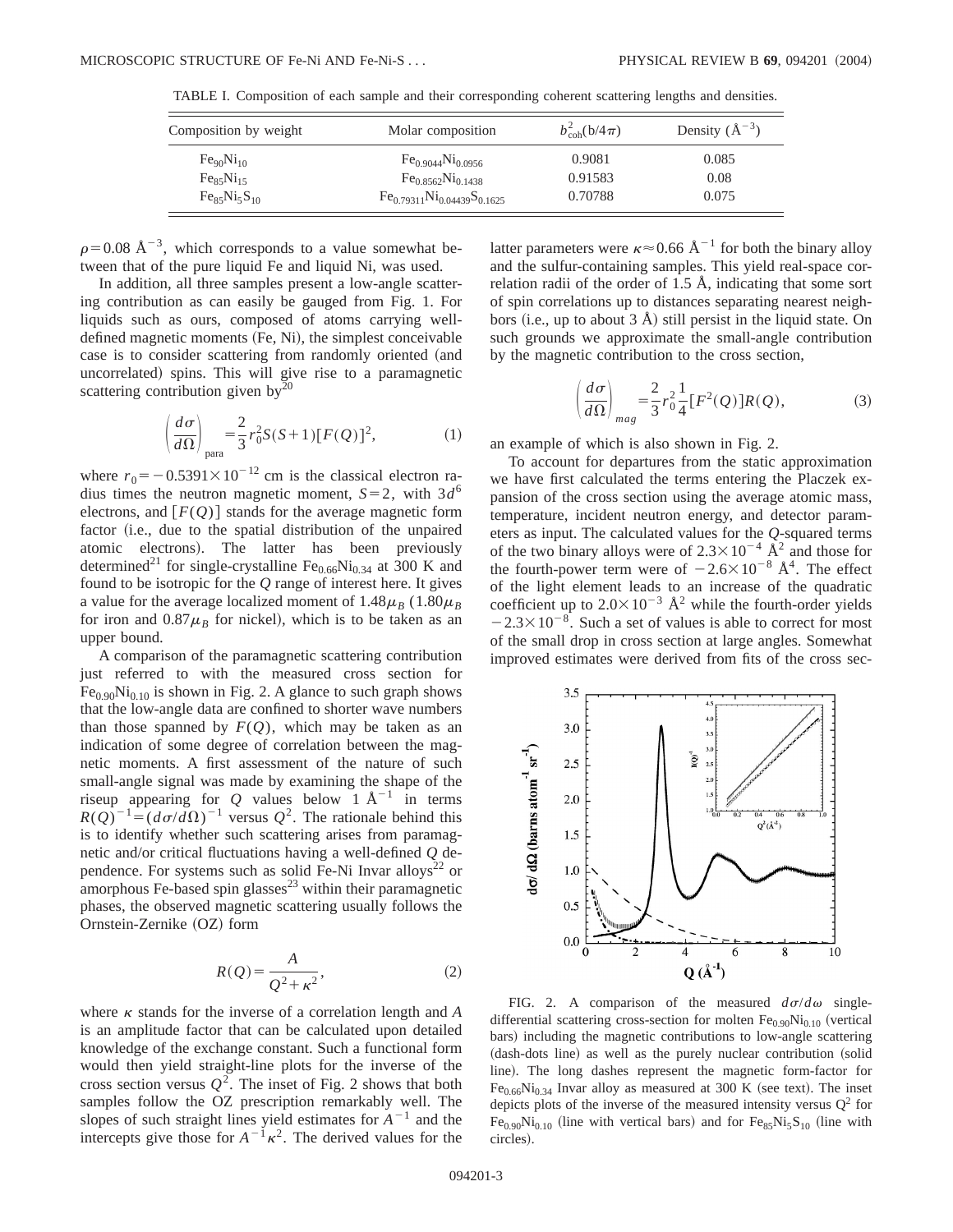

FIG. 3. Static structure factors for the three compositions as labeled. The curves have been shifted by one unit for the sake of clarity. The inset shows the structure factors for the  $Fe_{90}Ni_{10}$  (dots) and the sulfur-containing sample (solid line) drawn onto a common scale.

tion to a polynomial with the first two even powers of *Q*, while keeping the maximum departure from the calculated quantities within 15%.

The derived static structure factors obtained after subtraction of the magnetic component and normalized by the average squared coherent scattering lengths are shown in Fig. 3.

Extrapolation to  $Q \rightarrow 0$  yields estimates for the compressibility limit  $S(0) = \rho k_B T \kappa_T$ , where  $\kappa_T$  stands for the isothermal compressibility, of  $0.026(4)$ ,  $0.026(6)$ , and  $0.04(7)$ for the three samples, respectively. Such values can be are found to be consistent with estimates made from the macroscopic values of the sound velocity and densities for the three samples.7,8,24

The resulting  $S(Q)-1$  were then transformed into real space to give  $4\pi\rho\lceil G(r)-1\rceil$  and a new set of improved estimates for the densities was then derived from its low-*r* slope, which should follow  $-4\pi\rho r$ . The process was done iteratively until no significant variations were detected and the final values are given in Table I.

#### **III. RESULTS**

Figure 3 shows the corrected structure factors for the three compositions. As expected, there are relatively small differences between spectra for both  $Fe<sub>r</sub>Ni<sub>1-r</sub>$  samples. Maxima corresponding to the first peaks are located at 3.03  $\rm \AA^{-1}$  and their height varies from 3.07 for Fe<sub>90</sub>Ni<sub>10</sub> to 2.90 for  $Fe_{85}Ni_{15}$ . In contrast, a strong decrease to 2.15 in the height of the first peak is observed for the sulfurcontaining sample that is accompanied by a small shift of  $0.06 \text{ Å}^{-1}$  to lower wave vectors. Also, the latter sample shows a less marked structure in its second oscillation. The observation just refereed to indicates the presence of a less dense and less-structured liquid resulting from the action of the light element.



FIG. 4. Pair correlation functions for the three compositions as labeled. The curves are displaced by a factor of 1 for clarity. The inset compares the three  $D(r) \propto r \left[ G(r) - 1 \right]$  real-space correlation functions on the same scale. The thick line shows the function for the  $Fe_{85}Ni_{5}S_{10}$  sample. Open lozenges show the correlation function for  $Fe_{90}Ni_{10}$  and dashes that for  $Fe_{85}Ni_{15}$ .

The data corresponding to  $G(r)$ , which is the radial distribution function  $g(r)$  weighted by the scattering lengths, are shown in Fig. 4. The graphs shown for the three samples depict the presence of significant oscillations that reveal rather long-ranged density correlations extending up to distances as long as 15 Å. The most remarkable feature here is the closeness of the phases of all three weighted pair distribution functions for distances smaller than 6 Å as well as the notable differences exhibited by the  $Fe_{85}Ni_{05}S_{10}$  samples with respect to the two binary alloys above such a cutoff value. In real numbers, the first peak of the three  $G(r)$ 's is centered at 2.48 Å with heights of 2.55, 2.56, and 2.41 for  $Fe_{90}Ni_{10}$ ,  $Fe_{85}Ni_{15}$ , and  $Fe_{85}Ni_{05}S_{10}$ , respectively. Clear differences for the shape of the oscillations can be gauged from the inset of Fig. 4. The result is rather impressive since, as can be inferred from data shown in Table I as well as from the individual neutron coherent cross sections for Fe, Ni, and S that are  $\sigma_{coh}$ =11.22, 13.3, and 1.02 b, respectively, most of the spectral features arise from Fe-Fe correlations.

To make some quantitative estimate of the observed differences in the partial pair correlations, the functions  $T(r)$  $=4\pi\rho r^2G(r)$  were evaluated and are shown in Fig. 5. These quantities are defined as  $T(r) = 4 \pi r^2 \Sigma_i \Sigma_k \rho_{ik} \overline{b}_i \overline{b}_k g_{ik}(r)$ where the latter stands for the partial pair correlation functions. There it is seen that the  $T(r)$  distributions, the integral of which measures the number of particles within a volume element defined by a sphere with radius *r*, show significant differences between all the three samples. In fact, a rough estimate of the differences in microscopic densities is provided by integrals of such functions using as upper limits their local minima that are located at about 3.3 Å and 5.6 Å respectively. The particle numbers obtained are 13.7, 12.6, and 12.2, corresponding to the first peak of  $Fe_{90}Ni_{10}$ ,  $Fe_{85}Ni_{15}$ , and  $Fe_{85}Ni_{5}S_{10}$ , respectively. The corresponding figures for integrals taken up to the second minima are 60.9,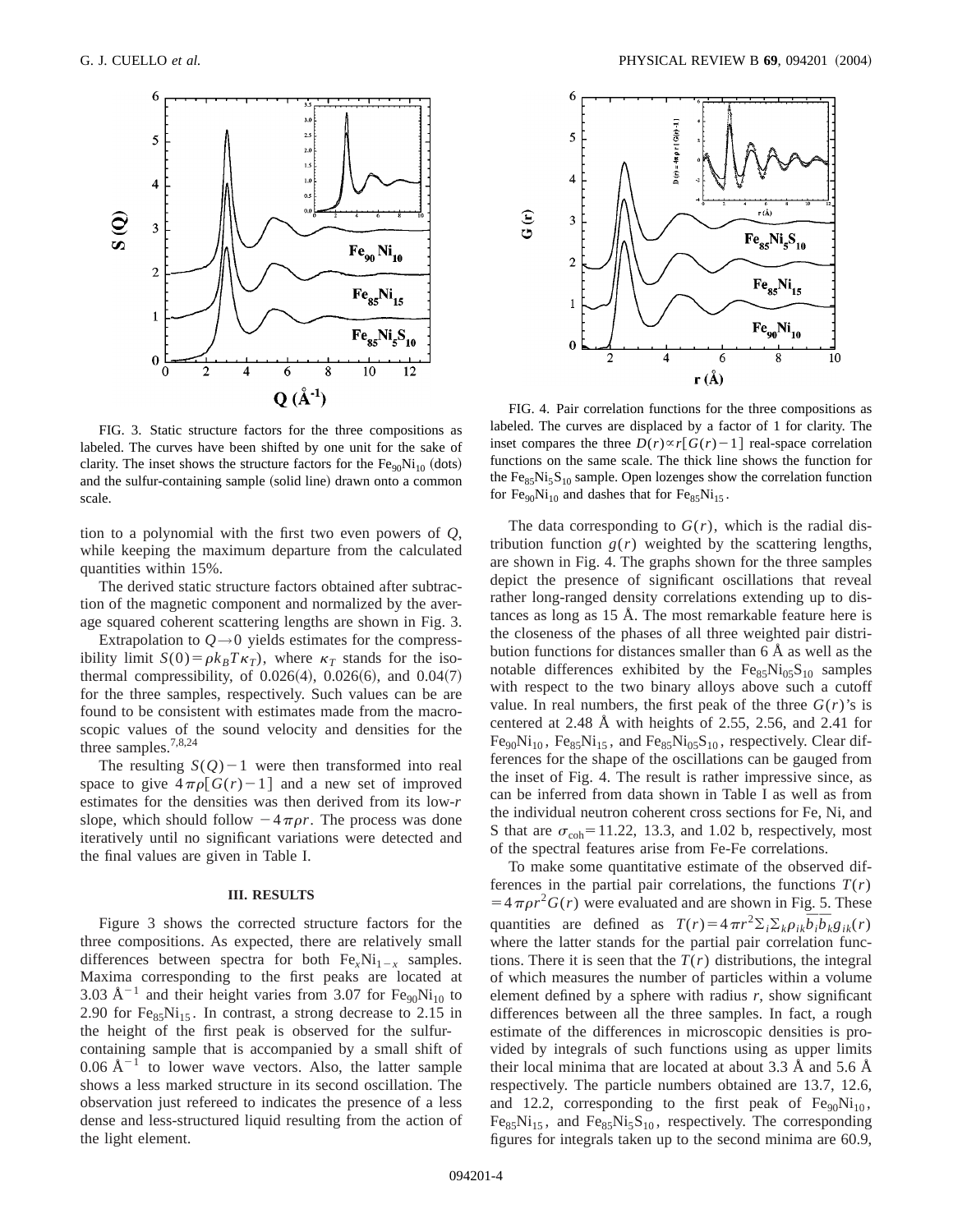

FIG. 5.  $T(r)$  for the three samples, solid line corresponds to the  $Fe<sub>90</sub>Ni<sub>10</sub>$  sample, the dashes to  $Fe<sub>85</sub>Ni<sub>15</sub>$  and filled symbols to  $Fe<sub>85</sub>Ni<sub>5</sub>S<sub>10</sub>$ . The dashed lines display a decomposition of the latter curve in terms of a sum of five Gaussians.

59.0, and 53.8 respectively. An attempt to cast such differences in terms of coordination numbers was made by means of decomposition of  $T(r)$  into a sum of four Gaussian functions plus an extra one included to take account of the tail of the higher-distance correlations. The procedure which does not provide unique estimates for the number of particles in the coordination spheres is here employed since our main interest is focused on differences between the three compositions rather than accurate estimates for individual samples.

The numerical values are given in Table II and their significance is addressed by comparison with simulation data.

An account made of the provisos referred to above the data shown in Table II suggests a transition from a liquid structure not far from that of the bcc structure of the parent Fe crystal that would correspond to values of 8 and 6 for the first two Gaussians and 8 and 24 for the former two, to a far less densely packed structure in  $Fe_{85}Ni_{5}S_{10}$  where the numbers in its first coordination shell fall by about 22%.

The figures given above can also be compared to those derived from *ab initio* simulations on FeS.<sup>12</sup> There it was found that the integral of the first peak of the radial distribution of FeS yields a coordination number of 10.8 that is to be compared with the sum of the first two rows of Table II. This would yield a value of 9.9 for the sulfur-containing samples while the sample having the largest iron content shows a higher coordination number of 12.7. Such trends are also

reproduced in the above referred to simulation on  $Fe_{90}S_{10}$ .<sup>12</sup> The relevant number for molten iron to compare such figures has been reported to be  $13.8$  (Ref. 12) rather close to 14, which correponds to the bcc structure.

### **IV. DISCUSSION**

To understand with some more detail the observed trends in terms of particle configurations we have carried out a set of reverse Monte Carlo simulations  $(RMC).^{25}$  For such a purpose we have constructed simulation cells containing up to 20 000 atoms with the proportions corresponding to the three compositions.<sup>26</sup>

Several starting configurations were chosen. First we chose a random configuration of all the atomic species with the only imposed constraint that the distance between all atoms cannot be less than 1.8 Å. A second set of simulations was carried out for the Fe-Ni-S sample where the initial configuration consisted in all sulfur atoms arranged in S-S pairs and S-S-S triplets. The geometric constraints on such units were those reported in Ref. 27 using a bond length of 2.08 Å and a bond angle of 108.5°. Larger aggregates were not used since, as explained below, the optimization algorithm tends to tear apart the S-S pairs and, on the other hand, molten sulfur at  $T \ge 1300$  K is known to form small  $\lceil S_2 \rceil$  to  $S_5$  (Ref. 27)] aggregates breaking any other larger chain or ring structure.

In all cases the initial configurations were later on modified following a Monte Carlo strategy<sup>25</sup> so that the calculated structure functions were able to adjust to the experimental neutron diffraction patterns. An example of the quality of the fitted functions is shown in Fig. 6. From there one sees that the algorithm adequately reproduces the experimental observations in terms of particle configurations which give plausible atomic structures compatible with the observed  $S(Q)$  $\lceil$  or  $G(r)\rceil$ .

From snapshots of the liquid structures as determined from RMC simulations some statistics about particle geometries were derived. Data for the calculated neutron-weighted *T*(*r*) were found to adequately reproduce the figures given from integrals of such functions as referred to above. In addition we now have access to information on the  $g_{ik}(r)$  and this provides a check on the estimated coordination numbers given in Table II. Because of the relative concentrations and scattering lengths of the three components, the most reliable results concern those positional correlations involving iron. A representative sample of those is shown in Fig. 7.

From Fig. 7 one gauges the following. First, the closest

TABLE II. Parameters defining the decomposition of the  $T(r)$  distributions into sums of five Gaussians.

| Gaussian       | Fe <sub>90</sub> Ni <sub>10</sub> |              | Fe <sub>85</sub> Ni <sub>15</sub> |              | $Fe_{85}Ni_{5}S_{10}$ |              |
|----------------|-----------------------------------|--------------|-----------------------------------|--------------|-----------------------|--------------|
|                | Center $(\AA)$                    | Coordination | Center $(\AA)$                    | Coordination | Center $(\AA)$        | Coordination |
| $\mathbf{1}$   | 2.46                              | 6.6(3)       | 2.44                              | 5.4(4)       | 2.45                  | 4.9(4)       |
| 2              | 2.79                              | 6.1(4)       | 2.75                              | 5.8(6)       | 2.76                  | 5.0(5)       |
| 3              | 4.18                              | 16(1)        | 4.1                               | 18(1)        | 4.11                  | 19(2)        |
| $\overline{4}$ | 4.71                              | 30(3)        | 4.7                               | 25(4)        | 4.70                  | 19(3)        |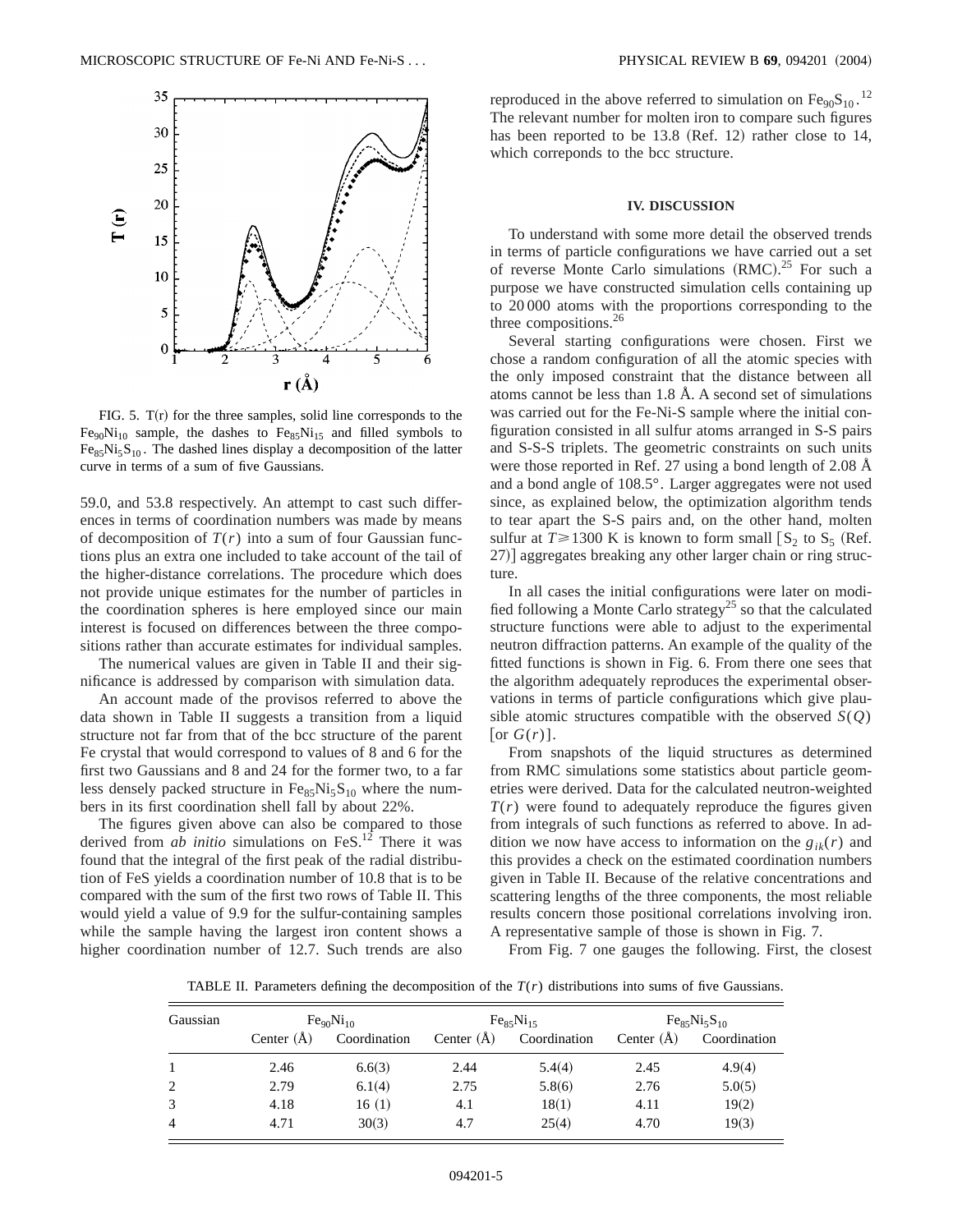

FIG. 6. Examples of approximations to the experimental structure factors derived from reverse Monte Carlo simulations. Experimental data are shown by dashed lines; the RMC fits as vertical bars and the residuals that are displaced by  $-0.5$  units are shown by a solid line.

Fe-Fe distance shifts to somewhat larger distances in passing from the binary alloy (peak at  $2.46$  Å) to the sulfurcontaining sample (peak at  $2.5$  Å) by an amount larger than that given in Table II. Also the peak intensity decreases, indicating a reduction in the coordination numbers covered by the first two Gaussians listed in Table II. Similar trends are also visible for the Fe-Ni correlations. Second, Fe-S correlations show a well-defined first peak at 2.36 Å and subsidiary maxima at 4.4 and 6.6 Å. The value corresponding to the first peak compares favorably with that reported for crystalline FeS showing a troilite structure (a relative of the NiAs structure with  $P\bar{6}2c$  space group).<sup>26</sup> Its width, which becomes comparable to that of the other two pair correlations, indicates that Fe-S short-ranged correlations last for short times only, thus suggesting that no stable Fe-S entities are formed. An estimate of the position of the first peak for Ni-S correlations (not shown) gives a value of  $2.6 \text{ Å}$ . The iron structure is to be compared with that reported for molten iron<sup>13</sup> near melting where the main maximum of  $g(r)$  is at about 2.56 Å, having a value of 2.54. From such a comparison we see that both binary and sulfur-containing alloys are closer packed at short range than molten iron and, in fact, the nearestneighbor Fe-Fe correlations become now close to those shown by molten Ni (maxima of  $2.36$  at  $2.46$  Å).



FIG. 7. Estimates for the radial distribution functions involving Fe atoms as derived from the RMC fits. Vertical dashes depict the functions for the  $Fe_{85}Ni_{15}$  mixture and solid lines those for  $Fe_{85}Ni_{5}S_{10}$ .

A calculation of the distribution of bond angles subtended by three atoms within distances smaller than 3 Å from the origin was carried out. The main results are shown in Fig. 8 which compares an average angle subtended by three atoms all of which are Ni or Fe with that corresponding to a triplet where one of the atoms corresponds to sulfur. The figure just referred to also serves to compare the angles subtended by the central atom and its nearest neighbors within a bcc lattice with the calculated average distribution for triplets containing Fe or Ni. The picture that emerges from here portrays the local geometry of Fe or Ni within the alloys as close to that of the native bcc structure of low-temperature Fe. On the other hand, as also seen from Fig. 8 the introduction of sulfur leads to a wider distribution of bond angles, making the local structure to further depart from the bcc reference.

No significant S-S correlations were found in  $Fe_{85}Ni_{5}S_{10}$ after extensive searches over many particle configurations and initial conditions. In fact, our present data and the subsequent analysis of the basis of the RMC results are consis-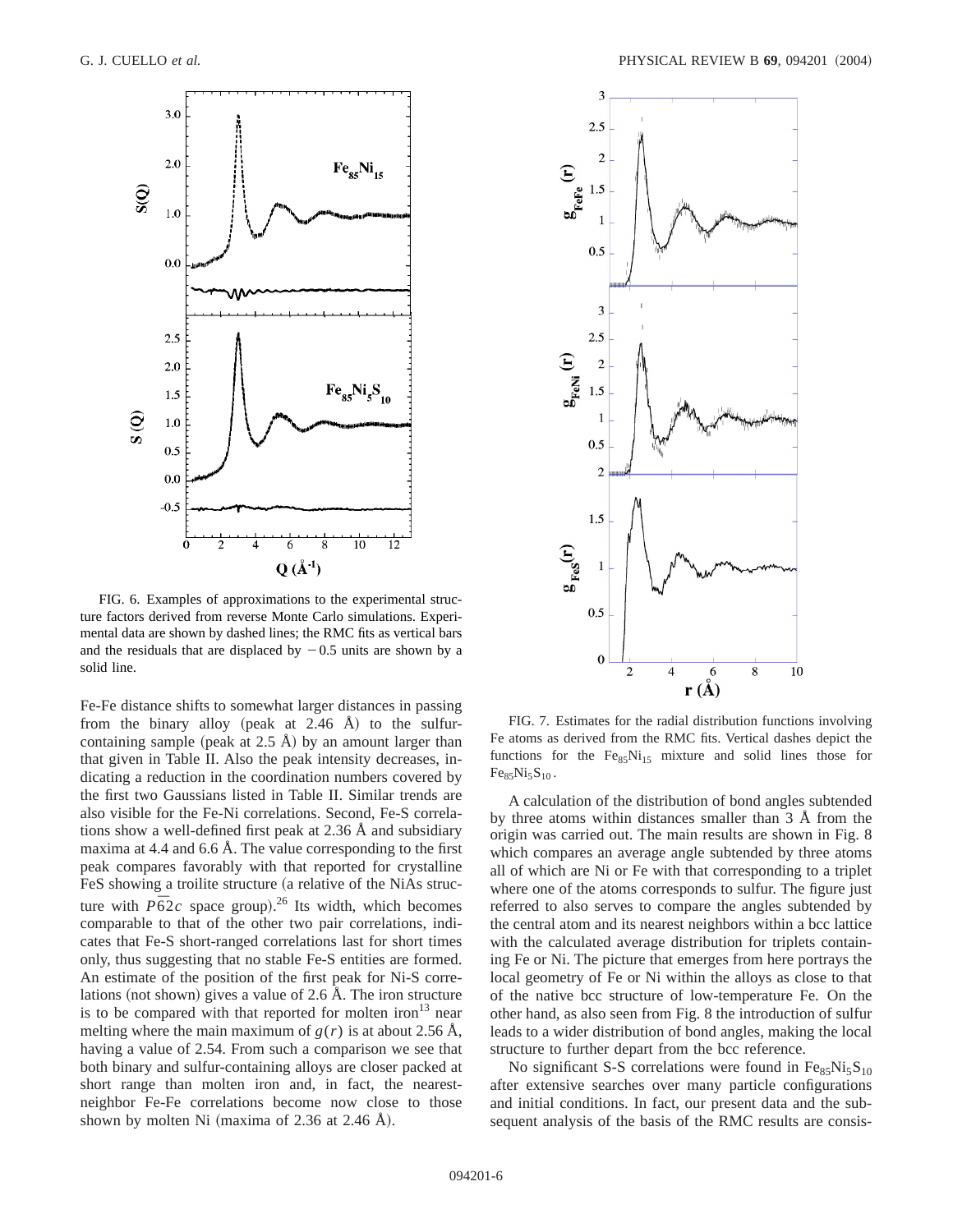

FIG. 8. Distribution of bond angles as calculated from particle configurations derived from RMC fits. The dots display an average of bond angles for triplets of atoms formed by Fe or Ni. The solid line depicts the corresponding distribution for the sulfur-containing sample for triplets containing least one sulfur atom. The vertical bars show the angles for a bcc lattice.

tent with a fully randomized distribution of S atoms over the whole metallic Fe-Ni matrix. Moreover, no clear signature of a well defined S-S bond is seen either as a molecular form factor contributing to  $S(Q)$  at large Q values or as an identifiable peak appearing at about  $2 \text{ Å}$  in the static correlation function. This finding is in apparent contrast with the conjecture put forward by Nasch *et al.*<sup>7</sup> of the formation of long aggregates of ''molecular'' sulfur that break down with increasing temperature as a main mechanism to explain the ultrasound data. Our data, while in contrast with arguments given by Ref. 7 are in line with first-principles calculations reported in Ref. 12, where no tendency to polymerization of sulfur was found, and the same applies to calculations reported by Tse and King *et al.*<sup>27</sup>

The simplest liquid dynamics quantity that can be calculated from knowledge of the static structure factors *S*(*Q*) is the square root of the spectral second frequency moment defined as

$$
\langle \omega_0^2 \rangle^{1/2} = \sqrt{\frac{\int d\omega \omega^2 S(Q, \omega)}{S(Q)}} = \sqrt{\frac{k_B T \hbar^2 Q^2}{MS(Q)}}, \quad (4)
$$

where  $S(Q,\omega)$  stands for the dynamic structure factor and M is the average atomic mass. This quantity has the low-*Q* limit of  $\lim_{Q\to 0} \langle \omega_0^2 \rangle^{1/2} = Qc_T$ , where  $c_T$  stands for the isothermal sound velocity. Figure 9 displays the wave-vector dependence of  $\langle \omega_0^2 \rangle^{1/2}$  for a binary melt as well as the sulfurcontaining sample. The hydrodynamic dispersion laws are calculated from values of the isothermal sound velocities derived from the low-Q limit of *S*(*Q*). These values are 3661 m s<sup>-1</sup> for Fe<sub>90</sub>Ni<sub>10</sub>, 3242 m s<sup>-1</sup> for Fe<sub>85</sub>Ni<sub>15</sub>, and 2741 m s<sup>-1</sup> for  $Fe<sub>0.85</sub>Ni<sub>0.05</sub>S<sub>0.15</sub>$ , respectively, and are to be



FIG. 9. Reduced spectral second frequency moments for  $Fe_{85}Ni_5S_{10}$  (solid line) and  $Fe_{90}Ni_{10}$  (thick dashes). The straight lines correspond to hydrodynamic dispersion laws  $\omega = cQ$ , calculated with the isothermal sound velocities (Ref. 24). The thin dashed lines represent the values of the ideal-gas limits  $\langle \omega_{\rm id}^2 \rangle^{1/2}$  $= \sqrt{Q^2k_B T/M}$ , where *M* stands for the mean atomic mass. The inset depicts a comparison of the wave-vector-dependent elastic moduli  $C_{11}(Q)$  for both samples. Symbols at  $Q=0$  stand for the corresponding quantity for bcc iron at 300 K (solid symbol) and an FeNi<sub>31</sub> alloy at 1373.5 K (open symbol). See Ref. 34.

compared to those for the adiabatic sound velocity as measured by ultrasound  $c_v(T) = \sqrt{\gamma c_T^2}$ . The value for the  $Fe_{90}Ni_{10}$  sample is 4244 m s<sup>-1</sup> using a Grüneisen value of 1.344 (Ref. 24). Such a value is somewhat below that of the 4400 m s<sup> $-1$ </sup> figure quoted for molten Fe above melting,<sup>8</sup> but above that of  $3820 \text{ m s}^{-1}$  also quoted at melting by Nasch *et al.*<sup>24</sup> Our estimate for the sulfur-containing sample compares to that reported by Nasch *et al.*<sup>7</sup> if a value of about 1.36 is used for the Grüneisen parameter  $\gamma$ .

In both cases depicted in Fig. 9 the hydrodynamic regime of  $\langle \omega_0^2 \rangle^{1/2}$  is well approached from below. Also, at large momentum transfers the oscillations follow the corresponding ideal-gas limits given by the particle thermal velocities only. The approach to the  $\omega = cQ$  hydrodynamic dispersion from below contrasts with the behavior of the physical excitation frequencies which in the molten state of 3*d* metals such as molten Ni (Ref. 28) approaches the hydrodynamic dispersion from above, a phenomenon known as positive dispersion. The latter is found to be ubiquitous in molten metallic alloys<sup>29</sup> or in pure metals<sup>30</sup> and is known to be crucial to enable the decay of phonon excitations.<sup>31</sup>

An estimate of the generalized high-frequency elastic constant  $C_{11}(Q)$  may be obtained from the relationship<sup>32</sup>

$$
C_{11}(Q) = \frac{M \rho \omega_l^2}{Q^2},
$$
\n(5)

where the term in the numerator stands for the mass density times a quantity related to the fourth-frequency moment of  $S(Q,\omega)$ . Because of the lack of detailed knowledge of the latter quantity, an approximation for  $\omega_l$  is given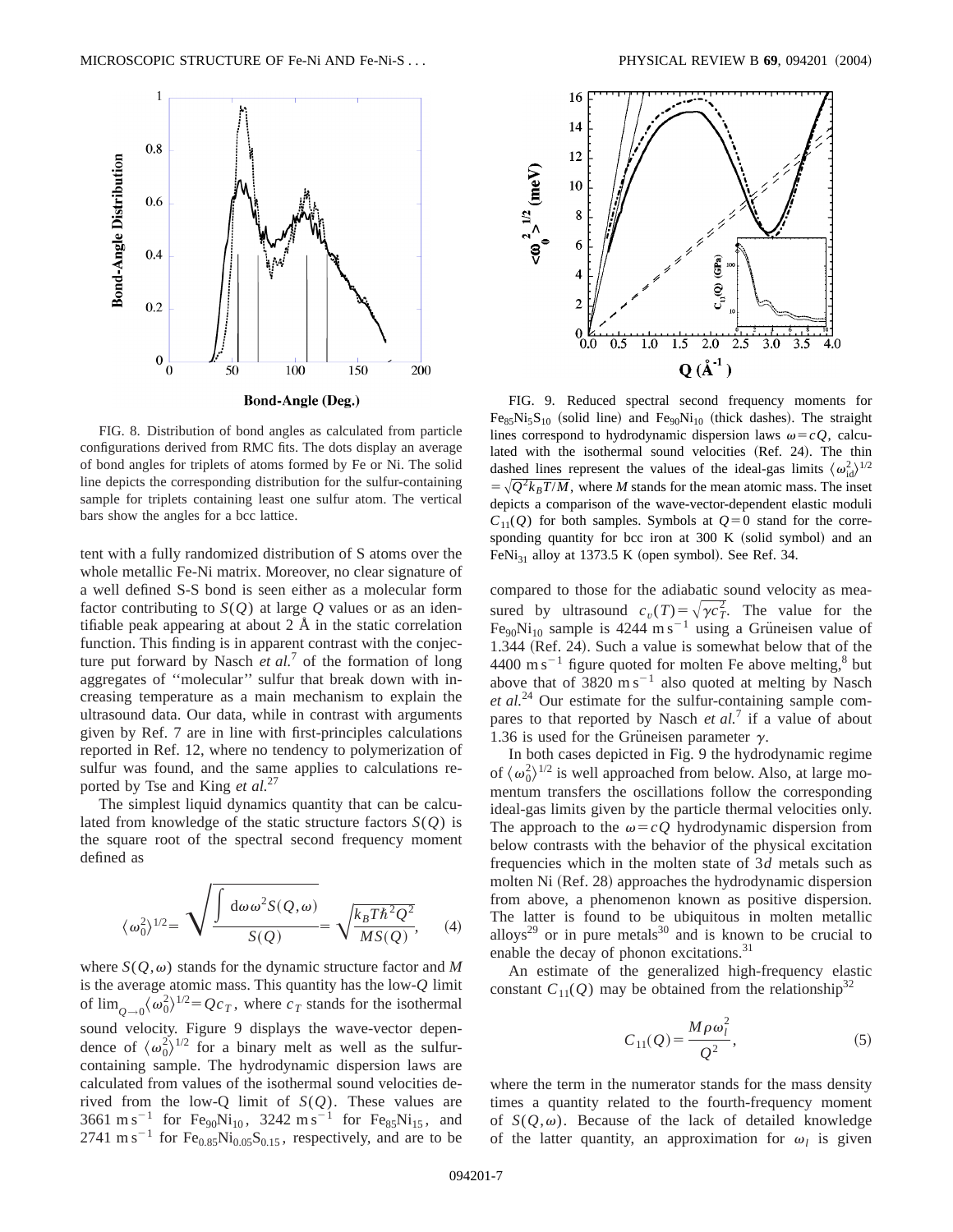by  $\omega_l^2 = (3Q^2 k_B T/M) + \omega_E^2 (1 - 3 \sin Q_{\text{red}} / Q_{\text{red}} - 6 \cos Q_{\text{red}})$  $Q_{\text{red}}^2$  + 6 sin  $Q_{\text{red}}$  /  $Q_{\text{red}}^3$ ) with  $Q_{\text{red}} = QR_{\text{max}}$  where  $R_{\text{max}}$  stands for the position of the main peak of  $g(r)$ . Estimates for the "Einstein frequencies"  $\omega_E$  are again made from established correlations based upon the Lindemann melting criterion.<sup>33</sup> The low-*Q* limit of  $C_{11}(Q)$  yields the sum  $B+4G/3$  of bulk and shear modulus and represents the instantaneous, solidlike response of the collective oscillation. This enables to establish a comparison with elastic data for the solid and this is done in the inset of Fig. 9 where the wave-vectordependent quantities are compare with macroscopic data for pure bcc iron as well as for some some Invar alloys.<sup>34</sup> As seen there the high-frequency response of molten  $Fe_{90}Ni_{10}$ becomes at short interaction times comparable to that of bcc iron and the same applies to that of the sulfur-containing sample.

## **V. CONCLUSION**

As a main conclusion, the data quoted above show that relevant structural details as well as some insight into the dynamics of alloys suspected to be present within the Earth's outer core can be derived by means of neutron diffraction. This opens the way for future experiments using isotopic substitution in order to derive firsthand experimental infor-

- \*Also at Instituto de Estructura de la Materia, C.S.I.C., Serrano 123, E-28006 Madrid, Spain.
- $^{1}$ F. Birch, J. Geophys. Res. 69, 4377 (1964).
- $2$  J.P. Poirier, Phys. Earth Planet. Inter.  $85$ , 319 (1994).
- <sup>3</sup>G.K. Schubert, K. Zhang, M.G. Kivelson, and J.D. Anderson, Nature (London) 384, 544 (1996).
- 4T. J. Ahrens, in *Shock Compression of Condensed Matter—1995*, edited by S. C. Schmidt and W. C. Tao, AIP Conf. Proc. **370**, 3  $(1996).$
- <sup>5</sup>C. Sanloup, F. Guyot, P. Gillet, and Y. Fei, J. Geophys. Res., [Solid Earth] **107**, 2272 (2002).
- <sup>6</sup> J.D. Anderson, W.L. Sjogren, and G. Schubert, Science **272**, 709  $(1996).$
- 7P.M. Nasch, M.H. Manghnani, and R.A. Secco, Science **277**, 219  $(1997).$
- 8T. Iida and R. I. L. Guthrie, *The Physical Properties of Liquid Metals* (Oxford University Press, New York, 1993), Chaps. 4 and 6. See also R.S. Hixson, M.A. Winkler, and M.L. Hodgdon, Phys. Rev. B 42, 6485 (1990).
- <sup>9</sup>H. Vollstädt, U. Seiplod, and A. Kraft, Phys. Earth Planet. Inter. 22, 267 (1980); Y. Kita, Trans. ISIJ (Japan) 22, 571 (1982).
- <sup>10</sup>D. Alfè, G.D. Price, and M.J. Gillan, Phys. Rev. B 65, 165118  $(2002).$
- $11$  D. Alfè, G. Kresse, and M.J. Gillan, Phys. Rev. B  $61$ , 132 (2000).
- $12$  D. Alfe` and M.J. Gillan, Phys. Rev. B **58**, 8248  $(1998)$ , and referenecs therein.
- <sup>13</sup>Y. Waseda, *The Structure of Noncrystalline Materials* (McGraw-Hill, New York, 1980).
- <sup>14</sup>R. Winter, P.A. Egelstaff, W.C. Pilgrim, and W.S. Howells, J. Phys.: Condens. Matter 2, SA215 (1990); R. Bellissent, L. Descotes, F. Boué, and P. Pfeuty, Phys. Rev. B 41, 2135 (1990); J.S. Tse and D.D. Klug, *ibid.* **59**, 34 (1999).

mation on the partial pair correlation functions.

The data at hand suggest the presence of rather welldefined Fe-S bonds possibly of a covalent character as pointed in Ref. 12 although its binding strength does not seem to be high enough to consider such units as '''molecules.''

From the information here derived we also attest to the dramatic effect brought forward by the light element into the isothermal Young modulus of these samples. Indeed, from the figures quoted above concerning the sound velocity and densities given in Table I one sees that the reduction in value of this elastic property for the sulfur-containing sample with respect to the two binary alloys amounts to 54% for  $Fe_{90}Ni_{10}$ and 38% for  $Fe<sub>85</sub>Ni<sub>15</sub>$ . Detailed microscopic studies on how the elastic properties of these melts are so dramatically perturbed by the addition of the light alloying element are now underway.

### **ACKNOWLEDGMENTS**

We thank the Institut Laue Langevin for neutron beam time. We are grateful to Pierre Palleau and to Dr. J. Campo of ILL for his technical support during the diffraction experiments, and Carlos Ayala of Centro Atómico Bariloche for the sample preparation.

- <sup>15</sup> H.E. Fischer, G.J. Cuello, P. Palleau, D. Feltin, A.C. Barnes, Y.S. Badyal, and J.M. Simonson, Appl. Phys. A: Mater. Sci. Process. **74.** S160 (2002).
- <sup>16</sup> J. Blétry, P. Tavernière, C. Senillou, P. Desré, M. Maret, and P. Chieux, Rev. Phys. Appl. **19**, 725 (1984).
- 17H. Bertagnolli, P. Chieux, and M.D. Zeidler, Mol. Phys. **32**, 759  $(1976).$
- <sup>18</sup> J.F. Jal, C. Mathieu, P. Chieux, and J. Dupuy, Philos. Mag. B **62**, 351 (1990).
- <sup>19</sup>M. A. Howe, R. L. McGreevy, and P. Zetterström, *Computer code* CORRECT, Correction program for neutron diffraction data, NFL Studsvik, 1996.
- <sup>20</sup>W. Gavin Williams, *Polarized Neutrons* (Clarendon Press, Oxford, 1988), p. 53.
- 21Y. Ito, J. Akimitsu, M. Matsui, and S. Chikazumi, J. Magn. Magn. Mater. 10, 194 (1979).
- 22See for instance S.V. Grigoriev, S.A. Klimko,. W.H. Kraan, A.I. Okorokov, M.Th. Rekveldt, and V.V. Runov, Phys. Rev. B **64**, 094426 (2001); S.V. Grigoriev, S.V. Maleyev, A.I. Okorokov, and V.V. Runov, *ibid.* 58, 3206 (1998); K. Tajima, P. Böni, G. Shirane, Y. Ishikawa, and M. Koghi, *ibid.* 35, 274 (1987).
- 23G. Aeppli, S.M. Shapiro, R.J. Birgenau, and H.S. Chen, Phys. Rev. B 28, 5160 (1983).
- <sup>24</sup> Sound velocity for the sulfur-containing sample taken from Ref. 7. For the binary alloys use is made of the empirical equation based upon the Lindemann melting criterion, *c*  $=18\beta\sqrt{(RT_m/M_{av})}$  taken from, Ref. 8 p. 98. Here  $\beta=0.48$ stands for a correction factor and  $M_{av}$  is the average atomic mass. Experimental values for molten iron are given by P.M. Nasch, M.H. Manghnani, and R.A. Secco, J. Geophys. Res. **99**, 4285 (1994). An equation of state for liquid iron that includes estimates for the thermodynamic Grüneisen parameters is given